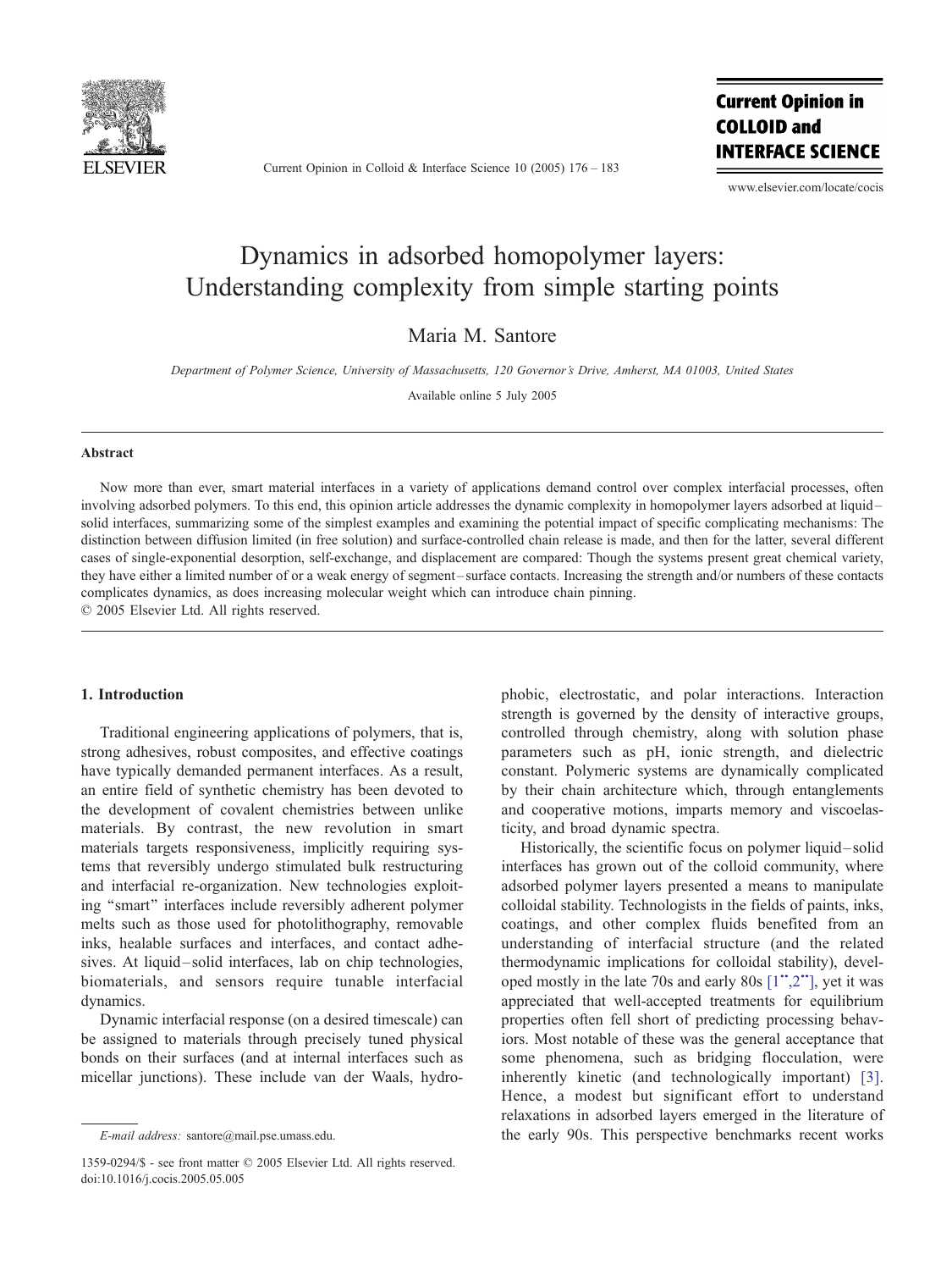



Fig. 1. Adsorbed layer of tails, loops, and trains. The highlighted chain is both pinned and tangled with neighbors. (Pinning is defined to be trapping of a train by loops or other trains. More classical, entanglements are tapping of loops by other loops.).

against the classical dynamic literature which, itself, is relatively new.

The recent technological thrusts of targeted delivery, selective adhesion, and processing at small lengthscales (i.e., Lab-on-chip applications) have rejuvenated interested in polymeric liquid – solid interfaces with new emphasis on pattern recognition [\[4\],](#page-6-0) interfacial heterogeneity [\[5\],](#page-6-0) polyelectrolytes [\[6\],](#page-6-0) bioactivity [\[7\],](#page-6-0) and charged biomolecules [\[8\].](#page-6-0) In this current surge, scientific advances in equilibrium and static aspects of polymeric interfaces again lead the development of dynamic principles, despite the practical importance of the latter.

This paper addresses dynamics in homopolymer layers physically adsorbed at liquid – solid interfaces, as a model system that can inform the design of solution-solid and melt – solid polymer interfaces through the identification of the core dynamic principles. Engineering smart, responsive polymer interfaces requires control of dynamics including chain release and constrained diffusion that affect adhesion, lubrication, and interfacial mechanics. While various kinetic forms have been reported in the literature of the past 15 years for different polymer chemistries, architectures, and interfacial scenarios, no unifying understanding has prevailed. In a recent review, Granick summarizes factors (entanglements, friction, incomplete equilibration) that contribute to complex layer dynamics [\[9\].](#page-6-0)

The current perspective tackles complexity by starting with simplicity: First identified are specific cases and well-defined experiments where mechanisms are clear. Extrapolations, upheld by concrete experimental evidence, are then presented that argue for specific mechanisms of complexity. Since, in some cases, experimental design may give the appearance of complexity, these pitfalls are also pointed out. Among the dynamically simple cases identified from recent literature, transport-limited desorption, and surface-controlled activated desorption, selfexchange, and displacement that appear to be governed by single energy barriers follow single exponential kinetics. Complexities such as entanglements or interfacial competition between like species produce crossovers to stretched exponential behavior or alterations in the overall timescale.

# 2. Background on layer structure

Since the dynamic complexity of adsorbed homopolymers follows from their structure, a discussion must begin with layer structure. Adsorbing homopolymers adopt sequences of tails, loops, and trains, highlighted in Fig. 1 for a single chain, along with potential topological relationships to neighboring chains. Relevant to dynamics, removal of a chain from this interface requires disruption of the trains, (overcoming an enthalpic barrier), and disentanglement from neighboring chains (a diffusive process). Motions involving subchains obey the same processes.

The train fraction (the fraction of the backbone contacting the surface) decays monotonically with increasing molecular weight, from unity for an adsorbed monomer  $[2"']$  $[2"']$ . Typically, the train fraction approaches 0.5 for chains of modest length  $(75-100) +$  statistical segments) and adsorption energies near 1 kT [\[10\].](#page-6-0) Higher molecular weight nonionics exhibit train fractions as low as 20%  $[2", 11]$ . More recently it was found that weak polyelectrolytes on oppositely charged surfaces generally acquire dense charge and higher train fractions (with fewer loops and tails) [\[12\]](#page-6-0) than their nonionic analogs [\[13,14\],](#page-6-0) suggesting that adsorbed polyelectrolytes might display more sluggish dynamics than nonionics. In nonionic systems of moderate (order 1 kT) binding energy, the enthalpy of adsorption per chain (proportional to the train fraction times the molecular weight) scales as (distinctly) less than a power unity in molecular weight  $[2",15]$ , implying a particular molecular weight dependence (not yet observed) for desorption if train release controls the process.

Important to dynamics is the possibility of nonequilibrium chain conformations: Using spectroscopic methods, the Granick lab finds differences in the train fraction of early-and late-adsorbing chains with (Poly(methyl methacrylate) [\[16\]](#page-6-0) and Poly(dimethylsiloxane) [\[17\]\)](#page-6-0), though connections to the dynamic behavior of these populations relies on theory  $[18", 19"$  and is very recent. Other systems (Polyethylene oxide (PEO) – water – silica  $[20"$  $[20"$ , Polydimethylamino-ethylmethacrylic acid–water – silica [\[21,22\]\)](#page-6-0) were found to exhibit no influence of early-versus lateadsorbing populations on exchange or desorption dynamics, suggesting near-equilibration. Since the ability of early and late adsorbing chains to equilibrate and reach a uniform distribution of train fractions should depend on train motions, it is interesting to note new NMR data on ethylene oxide surfactants indicating what seems like relative immobility of trains, with interfacial residence times of several seconds [\[23\].](#page-6-0) The observation of dynamic equilibration (minutes or hours) between early and late adsorbing populations of higher molecular weight PEO  $[20"]$  $[20"]$  chains suggests that relative to other systems, these NMRmeasured processes are still rapid compared with potential train motions of more strongly adsorbing systems.

Also influencing interfacial dynamics are the loops and tails, which, at equilibrium, have been described by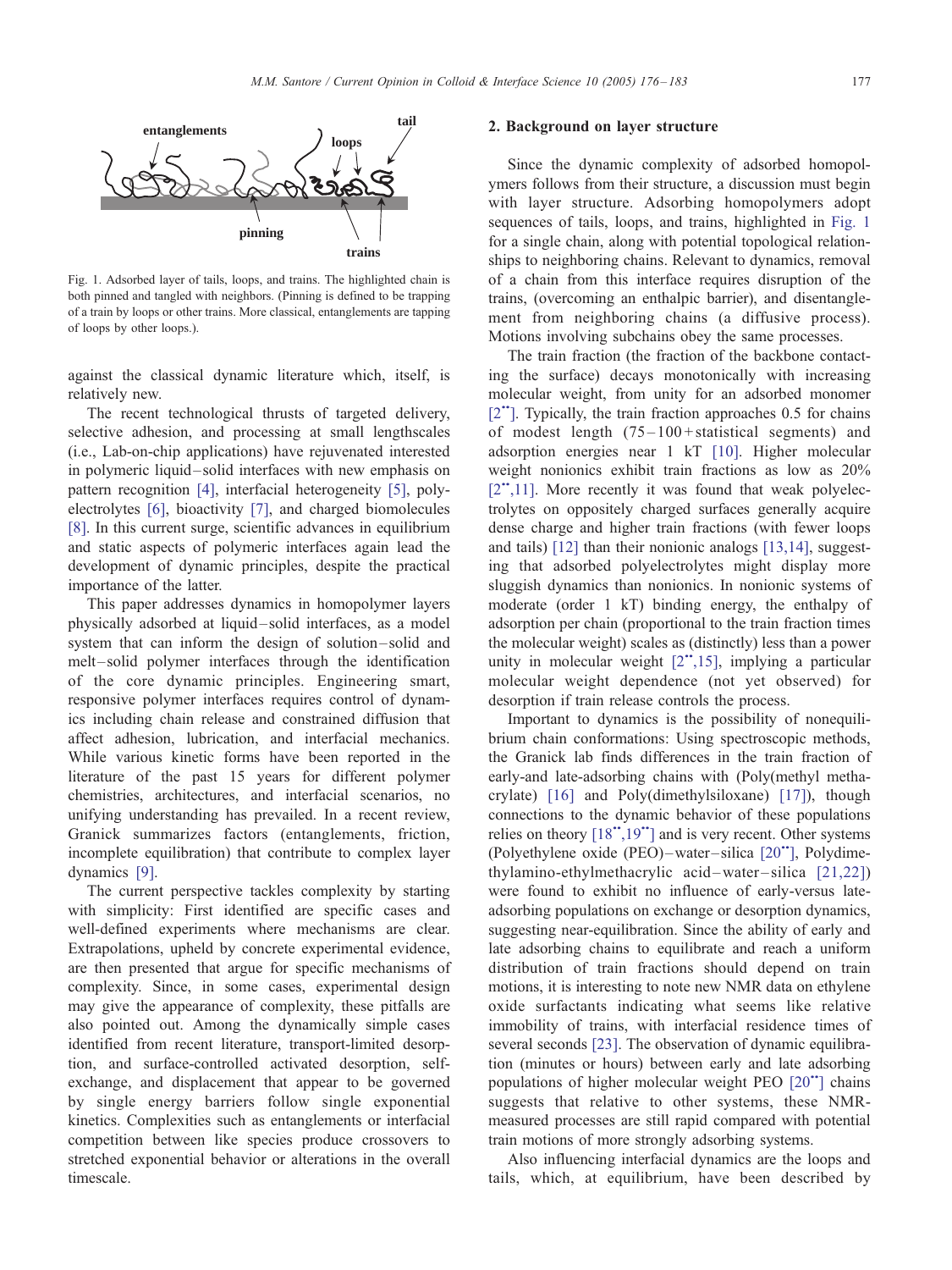extensive theory  $[2^{\circ}, 24 - 27]$  and classic experiments  $[28 -$ 30]. While part of the discussion below addresses dynamic interfacial control by the trains, there are instances where loops dominate through interfacial pinning  $[31\degree]$  $[31\degree]$ , entanglements  $[32]$ , and osmotic  $[20"]$  $[20"]$  or electroosmotic  $[22]$ barriers to the approach of chains to an existing layer. It is therefore important to appreciate that in most cases, the loop and tail layer is diffuse, with 90% of the adsorbed mass within the first few nanometers of the surface  $[2^{\ast}]$  $[2^{\ast}]$ . Indeed, the classic  $z^{-4/3}$  scaling of the interfacial concentration(z is distance from the surface) is reconfirmed by new experiments exploiting sophisticated contrast measurements [\[33\].](#page-6-0) The interfacial gradient in loop properties complicates quantitative interpretation of experiments: Different dynamic processes, for instance one dominated by pinning and another osmotically controlled, will be sensitive to different parts of the loop size distribution or interfacial concentration gradient.

#### 3. Experimental measures of interfacial dynamics

The most incisive experiments probing interfacial dynamics attempt to target specific processes. For instance, establishing an adsorbed layer on a bare surface involves the concomitant, but fundamentally independent, processes of bulk diffusion (relatively fast), segmental adhesion (very fast), and interfacial chain relaxation and entanglement (slower and of varied timescales). Decoupling these can be challenging.

Another process is desorption of adsorbed chains into pure solvent, which potentially affects more competitive processes involving exchange and adhesion. Often sluggish, desorption is attributed to non-equilibrium kinetic-trapping of chains which could include pinning;  $[34,35^{\circ}-37]$  $[34,35^{\circ}-37]$  however, this complicated mechanism is unnecessary. Two simpler explanations exist: Since adsorbing polymers typically make  $\sim$ 100 segment-surface contacts, each with energy of  $\sim kT$ , the effective equilibrium partition constant between adsorbed and free chains can be immense (exceeding  $10^{50}$  M [\[38\]\)](#page-7-0). As a result, even the most dilute solution contacting an adsorbed layer will tend to prevent desorption, producing sluggish chain release kinetics. Therefore, desorption studies MUST continually replenish the fresh solvent, and preferably via a well-defined mass-transport coefficient between the surface and bulk solution. Even for transport-limited desorption (the fastest observable) into continually replenished solvent, the large adsorption equilibrium constant leads to very slow desorption [\[39\].](#page-7-0) However, without resistance from interference by transport, the disruption of the large number of segment – surface contacts contributes a high energy barrier against desorption [\[40\]](#page-7-0). Therefore both transport-limited [\[39\]](#page-7-0) and kinetic (activated process) [\[40\]](#page-7-0) arguments predict extremely slow desorption kinetics without invoking non-equilibrium chain conformations or entanglements as an additional complexities. Indeed, the fundamentally slow nature of desorption makes probing entanglements even more difficult.

Self exchange, where chains from solution, identical to those on the surface with the exception of a tracer, displace those in the layer, often turns out to be mechanistically distinct from desorption. Self exchange has been used to characterize layer dynamics, with young layers typically more mobile than mature ones  $[41^{\degree}-43]$ . Meaningful experiments must satisfy the same bulk replenishing and mass transfer requirements of desorption studies, and also ensure that adsorbed and free chains are identical. This requires a minimally-invasive label; however, there are other potential differences between adsorbed and free chains, for instance those arising from slight polydispersity (even 1.05). In polydisperse samples, long chains adsorb preferentially to short ones [\[44\],](#page-7-0) and as the layer develops, originally adsorbed short chains are displaced [\[38,45,46\].](#page-7-0) The molecular weight of the resulting layer is substantially greater than the free solution, and subsequent ''self-exchange" is sluggish [\[47\].](#page-7-0) The layer *appears* trapped because the higher molecular weight adsorbed chains have become thermodynamically resistant to displacement by chains from solution of lower (albeit the nominal) molecular weight. It is for this reason that self-exchange studies in the Santore lab incubate layers in solvent rather than polymer solution: Aging in solvent prevents the exchange-driven upward drift in layer molecular weight [\[47\].](#page-7-0)

Displacement studies, more complex than selfexchange, employ one polymer to displace a another previously adsorbed polymer, where the two are chemically different. Though the driving forces for displacement are rarely quantified, data provide qualitative perspective on interfacial mechanisms, for instance the formation of an overlayer of challenging chains on top of the original layer, which may limit the escape of original chains via pinning or chemical incompatibility between original and challenging chains. Indeed, these more complicated mechanisms are often accompanied by overshoots in adsorbed mass  $[48", 49"$ ], absent from true self-exchange studies which proceed at constant interfacial mass  $[20" [20" 22,41,42$ ].

# 3.1. Case 1: simple single-activation for chain removal/escape

A simple case study which serves as a departure point for more complex interfacial scenarios is one with complete domination of interfacial dynamics by adsorbed trains. In the well-defined system, pDMAEMA (polydimethylaminoethyl methacrylate, a weak polyelectrolyte) adsorbing onto silica from high pH (9.6), the silica carries a dense negative charge and the polymer is extremely weakly charged  $(3-4)$  charges in a chain of molecular weight  $31,300$  [\[50,51](#page-7-0) $"$ ]. Adsorption occurs exclusively through electrostatic attractions [\[52\].](#page-7-0) In [Fig. 2,](#page-3-0) [\[21\]](#page-6-0) self-exchange and desorption are single exponential and quantitatively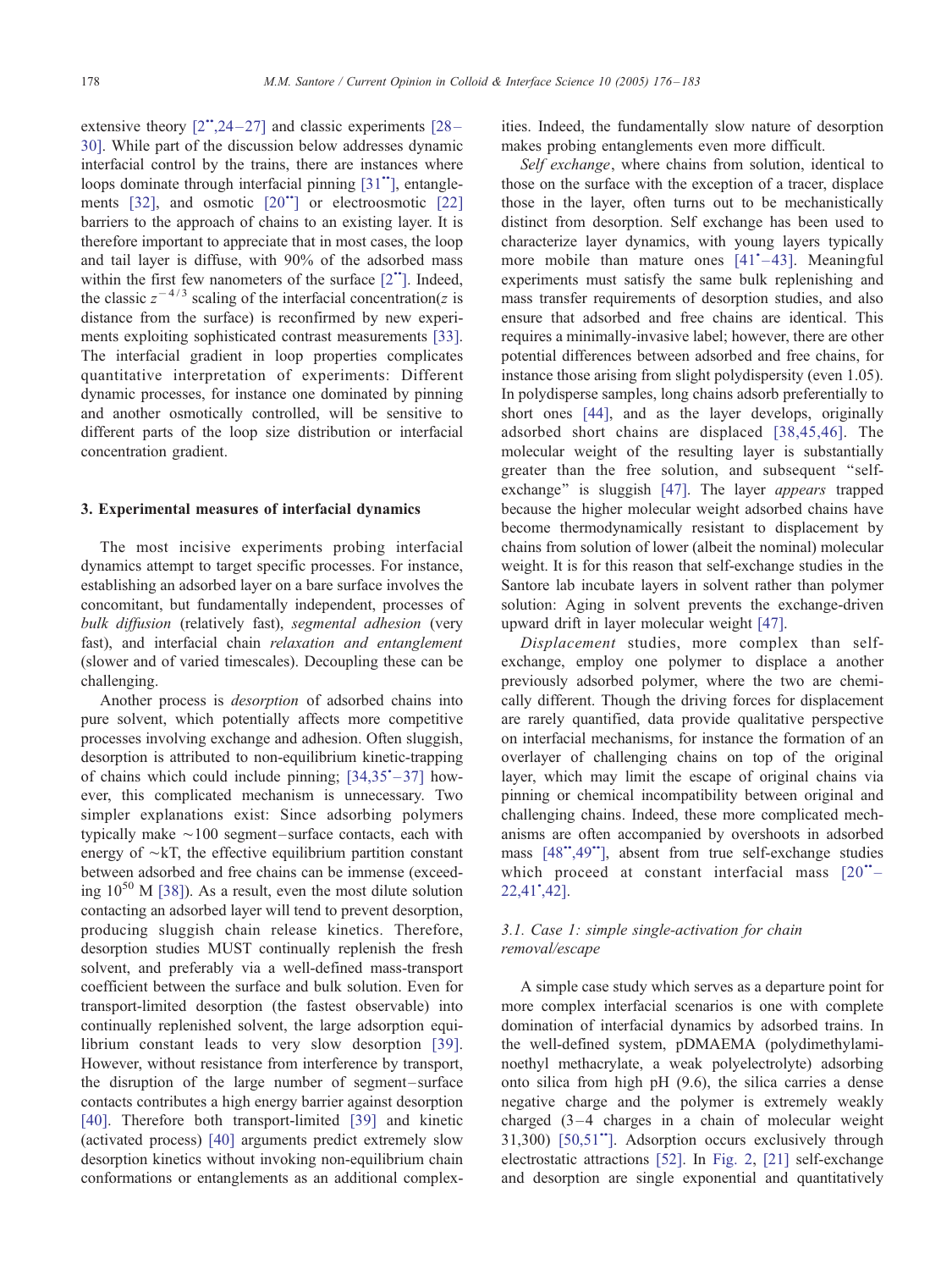<span id="page-3-0"></span>identical, with an ionic strength-dependent time constant (in Fig. 3). Kinetics are bulk transport-independent, dominated by the release of trains of the originally adsorbed chains, whether they escape into solution (desorption) or are replaced by free chains (self-exchange).

The particular ionic strength effect on the time constant in Fig. 3 is quantitatively consistent with the same rate limiting step for desorption and exchange: release of all contacts between an adsorbed chain and the surface [\[21\].](#page-6-0) In this case, this is the release of  $3-4$  electrostatic segmental interactions, as measured by titrations and electrophoretic mobility that measure chain protonation  $[51"']$  $[51"']$ . The small segmental number is also consent with the vanishing train fraction at this p[H\[12\].](#page-6-0) The simplicity of this particular example is preserved by low pDMAEMA molecular weight (31,000), avoiding chain entanglement.

The single exponential kinetics and exclusive surface control by train release comprise the simplest case for adsorbed homopolymer dynamics: the polymeric nature of the system is lost and chains behave as single dynamic units, with an activation energy corresponding to 3–4 segment– surface contacts. Previously, single exponential kinetics from an activated desorption or exchange process were discussed as a limiting behavior [\[53\],](#page-7-0) but their experimental



**0 1 2 3 4 5 6 7 8 9 10**  $I(M)^{1/2}$ 

Fig. 3. Rate constants (for equivalent self-exchange and desorption) from Fig. 2, as a function of the square root of ionic strenght. Reproduced with permission from Ref. [\[21\].](#page-6-0)

confirmation was incomplete: Displacement rates  $[49"$  $[49"$ ] were independent of the challenging species; however, the comparison to pure desorption was lacking. Self exchange of pDMAEMA at pH 9.6 in Fig. 2 is kinetically identical to



Fig. 2. (A) Comparing 3 self-exchange (o) and 3 desorption (lines) runs of pDEMAEMA on silica at pH 9.6, with ionic strengths as indicated. Here the initial adsorption of polymer is shown, followed by removal of originally adsorbed chains during either desorption or self-exchange. (B) Semilog plot of selfexchange data, much of which is duplicated from (A). Reproduced with permission from Ref. [\[21\].](#page-6-0)

**-3 -2 -1 0**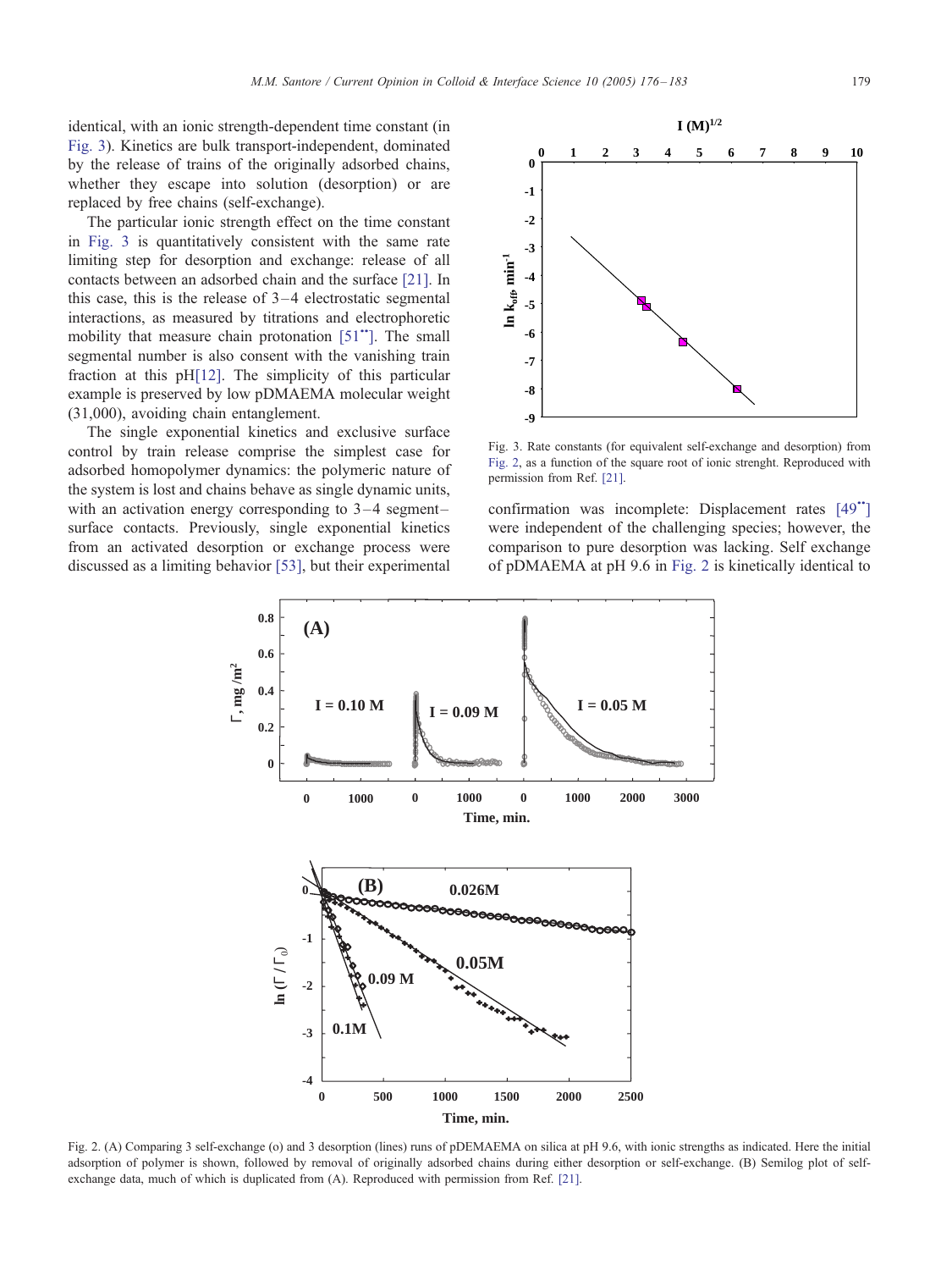

Fig. 4. Kinetic data for (A) incorporation of PI chains (150,000 molecular weight) and (B) escape of PS chains during displacement studies in which the varied PS molecular weight determines the symbols: 43,900 — open circles; 96,400 — triangles down; 355,000 — triangles up; 706,000 diamonds;  $1,260,000$  — closed circles;  $3,840,000$  — closed squares. Reproduced with permission from Ref. [\[49\].](#page-7-0)

desorption (a novel result), and free chains have no influence on adsorbed chain release.

The potential relationship between the adsorbed pDMAEMA structure at pH9.6 and the dynamics is interesting: With 3-4 electrostatic segment-surface contacts [\[52\],](#page-7-0) an adsorbed chain might form a few intermediate sized, loops, or all the contacts could occur in a single train. Entropically, the latter is favored so that with a single train, the chain may act as a single dynamic unit. Further, without loops, adsorbed chains are unlikely to pin neighbors onto the surface. It would therefore be an interesting experiment to compare the results of [Figs. 2 and 3](#page-3-0) to a system containing exactly  $3-4$  cationic groups per chain, roughly evenly or randomly spaced. Such an experiment would introduce the possibility of pinning and interfacial entanglements and would facilitate dynamic independence of different portions of the backbone, perhaps shifting dynamics away from a single exponential.

### 3.2. Case 2: displacement via single exponential kinetics

A more complex case exhibiting single exponential kinetics is the displacement of polystryrene (PS, of molecular weight near or below 96,000), adsorbed on silica from CCl4, by polyisoprene (PI, of molecular weight 150,000) at 50 °C [\[49](#page-7-0)<sup>\*</sup>]. Here, unlike the pure pDMAEMA self-exchange in [Fig. 2,](#page-3-0) upon PI solution introduction, the interfacial mass increases (from 1 mg/m<sup>2</sup> PS to 3 mg/m<sup>2</sup> mixed PS –PI layer in Fig. 4a) and overshoots. PI chains continue to incorporate as PS leaves the interface, suggesting that the PI forms an overlayer on the originally adsorbed PS chains. Even so, in Fig. 4b, the escape of PS obeys single exponential kinetics.

The single time constants indicated by Fig. 5 come as a surprise, given the complexity of the PS-PI mixed interface, and our expectations from the pDMAEMA pH 9.6 case study (above). The original PS layer is likely to have many segment-surface contacts, multiple loops, and train fractions from  $20-50\%$  (depending on molecular weight, for  $\chi_s$ =1 and 0 <  $\chi$  < 0.5, for a good solvent) [\[2](#page-6-0)<sup>\*\*</sup>]. Indeed, the  $PS-silica-CCl<sub>4</sub>$  system was characterized thoroughly at room temperature where the segmental adsorption energy was 1.3 kT and desorption into pure solvent could not be detected [\[54\].](#page-7-0) The presence of a substantial PI overlayer, developed during displacement, could provide topographical constraints to PS release, which is surprisingly not apparent in dynamics at  $50^{\circ}$ C. Increasing the original PS molecular weight above 100 K, however, leads to stretched exponential PS escape upon PI introduction, suggesting the growing importance of pinning. Below 100 K molecular weight PS, however, the original PS layer is likely to be relatively unentangled. The single exponential behavior observed for PS displacement by PI at elevated temperatures may also be preserved by compatibility between the two species at this temperature: Single exponential behavior was also observed in PEO displacement studies in which



Fig. 5. Semilog plot data from Fig. 4b, demonstrating single exponential nature of the PS escape molecular weights below 100,000. Reproduced from Ref. [\[49\].](#page-7-0)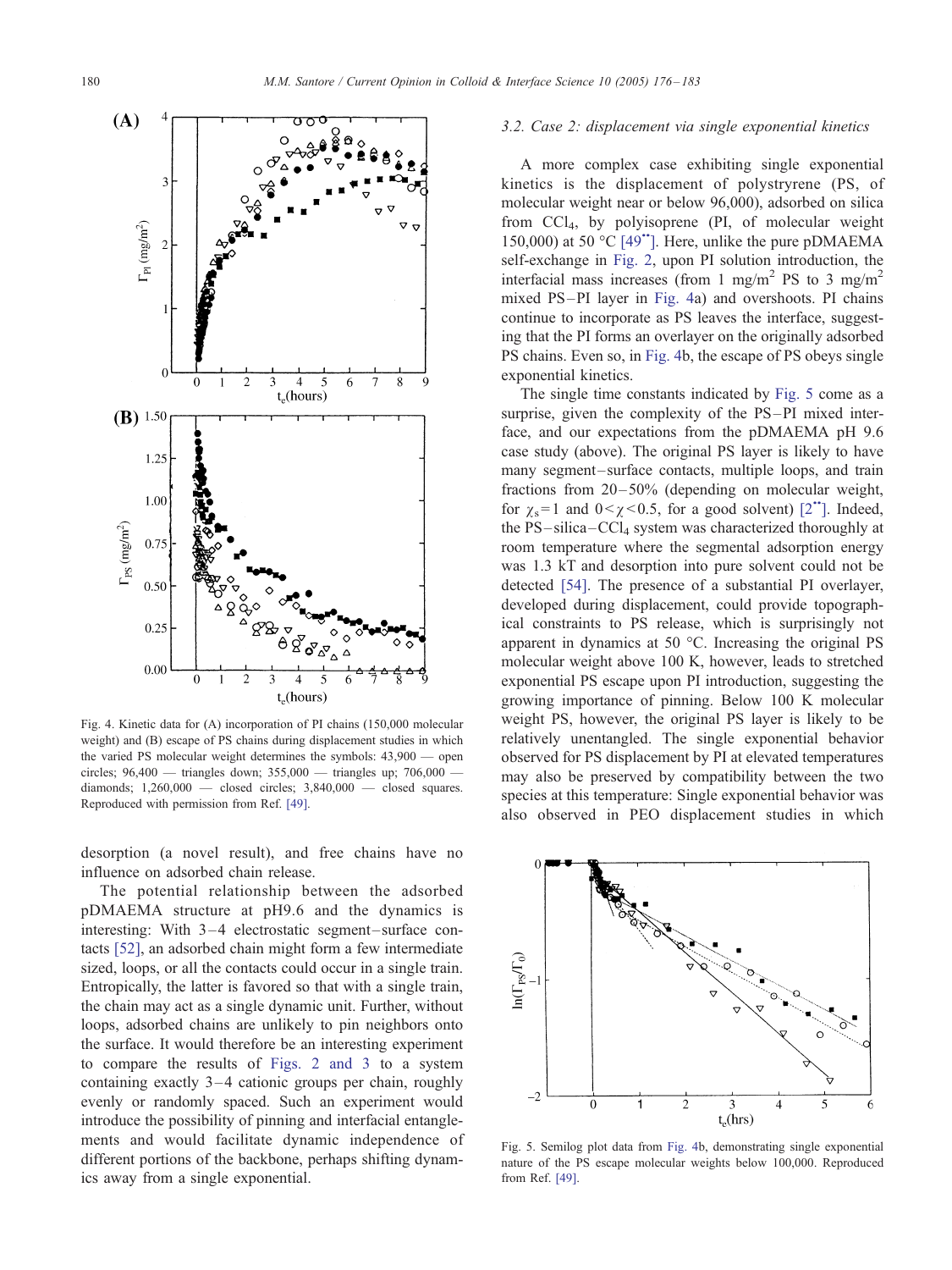moderate molecular weight chains in a relatively young layer were replaced by longer ones [\[45\].](#page-7-0)

In the  $PS-silica-CCl<sub>4</sub>$  system, departure from the single exponential kinetics is observed at room temperature: both self-exchange  $[54]$  and displacement  $[48"]$  $[48"]$  become stretched exponential even for the lower molecular weight PS. Therefore, the primary effect of the lower temperature is likely to be in the strength and number of segment-surface contacts. While this should impact pinning and interfacial entanglements, the dramatic crossover in both displacement and self-exchange dynamics seems to be rooted in the strength of segment-surface interactions.

# 3.3. Case 3: multiple train runs: still single exponential

A third interesting case, exhibiting single exponential kinetics is aqueous pDMAEMA self-exchange on silica at pHs below 9.6, where the chains are more highly charged and likely experience a greater number of segment – surface contacts than at pH 9.6. When the pH is decreased slightly so that the number of segment – surface contacts increase (at fixed ionic strength, which roughly fixes the segmental binding energy), the kinetics slow down but remain roughly single exponential, per Fig. 6 [\[22\].](#page-6-0) This reduction in exchange dynamics is expected with greater chain adhesion energy (per the activation energy term in an activated process); however, one also observes a departure between desorption into solvent and self-exchange. Desorption becomes slow relative to self-exchange with increased segment-surface contacts. (Recall that with  $3-4$  charges per chain, likely all in one train, desorption and selfexchange were identical in [Fig. 2.](#page-3-0)) This divergence suggests a crossover in the dynamic mechanism of interfacial chain dynamics: In the limit of a few segment-surface contacts and perhaps one train, the release of an adsorbed chain, acting as a single dynamic unit, was uninfluenced by chains



Fig. 6. Self exchange and desorption at fixed ionic strength  $I = 0.1$  M, and pH=9.3, 9.5, and 9.6: desorption (o), and self-exchange (+). Reproduced from Ref. [\[22\].](#page-6-0)



Fig. 7. Dashed portions of an initially adsorbed chain (starting to desorb, on the left) and an incoming chain (just to its right) compete for the surface during self-exchange, when fully adsorbed chains have significant segment – surface contacts, as drawn on the right. This mechanism won't work if the fully adsorbed chains have very few contacts with the surface.

in free solution. With greater numbers of segment – surface contacts per chain, release of an adsorbed chain can be facilitated by an approaching chain: In Fig. 7, for instance with  $2-3$  trains on the originally adsorbed chain, it can release half way, and the invading chain can prevent readsorption. Without the invading chain (the desorption experiment), readsorption of the first train will slow desorption relative to self-exchange.

# 4. Summary and final thoughts

Dynamics in adsorbed layers tend to be complicated, even with carefully-designed experiments targeting preciselydefined processes. This opinion article synthesized a general picture of interfacial chain dynamics based on simple cases from recent literature, and examined connections to more complex dynamics through specific mechanisms. Most of the latter focused on alterations to the segmental binding energy or train fraction, or was at least driven at that level.

Arguments were first put forth that sluggish desorption could result (through 2 distinct mechanisms) from train-level physics, without invoking entanglements or non-equilibrium chain trapping. Related to this was a first case study in which chains, with just a few train segments, behaved as single dynamic activated units with equal desorption and exchange kinetics described by single exponentials. The single exponential form also appeared in a more complicated 2nd case, where adsorbed chains of one chemistry escaped the interface as those of a second chemistry adsorbed. The key to the simplicity here appeared to be compatibility between the two species and a lack of tight pinning. Temperature and molecular weight variations produced a crossover to stretched exponential kinetics, likely due to chain pinning, but also related to binding tightness in the case of temperature. To better isolate the role of structural features, in a third case, changes in the charge density of adsorbing polyelectrolyte were considered. This third case revealed crossover behavior with increased backbone charge, giving departures between self-exchange and desorption behaviors but keeping both in the single exponential regime. The single exponential behavior of this third system is consistent with the single exponential findings in the second case: It is possible to increase the number of segment surface contacts over that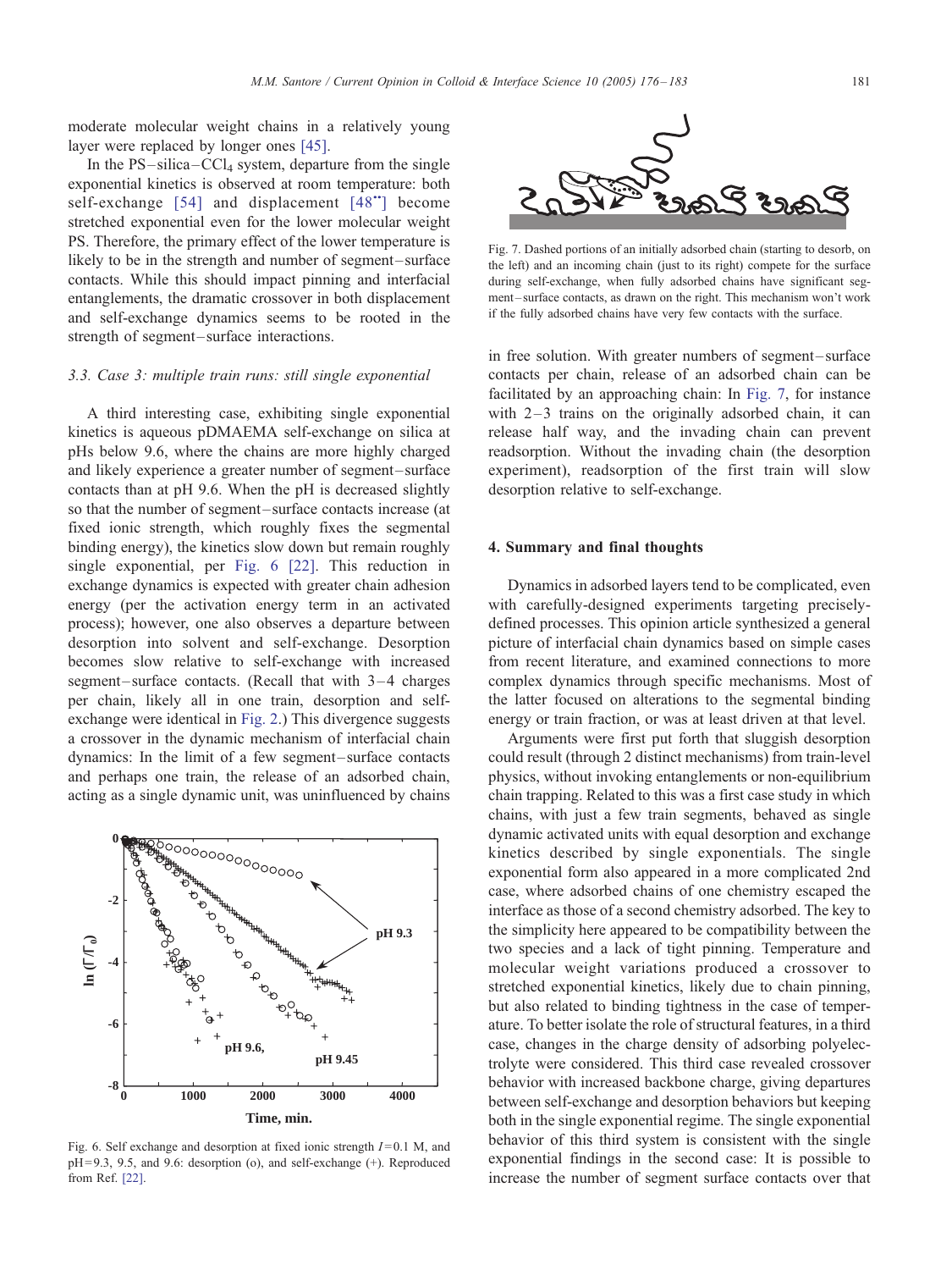<span id="page-6-0"></span>needed to produce a single train and preserve single exponential dynamics. Pinning requires, in addition to multiple train runs, sufficiently high molecular weight chains.

The greatest challenges to predictive mechanistic understanding of adsorbed layers still lies ahead, but is more important than ever: New technologies employing adsorbed polymers in the biotechnical arena cannot simply rely on equilibrium layer features. Answering the dynamic questions will require incisive experiments that isolate interfacial mechanisms, and rely on well-conceived and carefully executed experiments, potentially including specially synthesized samples and surfaces that target fundamental parameters: loop size distribution, train length distribution, and segmental binding energy.

#### References and recommended readings

- [1] RR Netz, D Andelman, Neutral and charged polymers at interfaces,
- $\bullet\bullet\bullet$  Phys Rep Rev Sect Phys Lett 380 (2003)  $1-95$ . Very updated review of equilibrium features of adsorbed layers, focusing especially on theory.
- [2 ] GJ Fleer, MA Cohen Stuart, JMHM Scheutjens, T Cosgrove, B && Vincent, Polymers at interfaces, 1st ed, Chapman & Hall, New York, 1993. Though an older reference, an excellent summary of seminal experimental and theoretical works.
- [3] EGM Pelssers, MAC Stuart, GJ Fleer, Kinetics of bridging flocculation — role of relaxations in the polymer layer, J Chem Soc Faraday Trans 86 (1990) 1355 – 1361.
- [4] A Jayaraman, CK Hall, J Genzer, Designing pattern-recognition surfaces for selective adsorption of copolymer sequences using lattice Monte Carlo simulation, Phys Rev Lett 94 (2005).
- [5] YW Huang, KY Chun, VK Gupta, Adsorption of a polyelectrolyte on surfaces with nanometer sized chemical patchiness, Langmuir 19 (2003) 2175 – 2180.
- [6] S Minko, A Kiriy, G Gorodyska, M Stamm, Single flexible hydrophobic polyelectrolyte molecules adsorbed on solid substrate: transition between a stretched chain, necklace-like conformation and a globule, J Am Chem Soc 124 (2002) 3218 – 3219.
- [7] JH Kim, S Roy, JT Kellis, AJ Poulose, AP Gast, CR Robertson, Protease adsorption and reaction on an immobilized substrate surface, Langmuir 18 (2002) 6312 – 6318.
- [8] B Haupt, T Neumann, A Wittemann, M Ballauff, Activity of enzymes immobilized in colloidal spherical polyelectrolyte brushes, Biomacromolecules 6 (2005) 948 – 955.
- [9] S Granick, Perspective: kinetic and mechanical properties of adsorbed polymer layers, Eur Phys J E Soft Matter 9 (2002) 421 – 424.
- [10] Segmental binding energies are typically defined relative to the segmental solvation energy.
- [11] GP Vanderbeek, MAC Stuart, T Cosgrove, Polymer adsorption and desorption studies via h-1-nmr relaxation of the solvent, Langmuir 7  $(1991)$  327 – 334.
- [12] Y Shin, JE Roberts, MM Santore, Influence of charge density and coverage on bound fraction for a weakly cationic polyelectrolyte adsorbing onto silica, Macromolecules 35 (2002) 4090 – 4095.
- [13] MR Bohmer, OA Evers, JMHM Scheutjens, Weak polyelectrolytes between 2 surfaces — adsorption and stabilization, Macromolecules 23 (1990) 2288 – 2301.
- [14] T Cosgrove, TM Obey, M Taylor, Solvent relaxation nmr-bound fraction determination for sodium poly (styrene sulfonate) at the solid – solution interface, Colloids Surf 64 (1992) 311 – 316.
- [15] This becomes apparent if one calculates the number of bound monomers from the product of the train fraction and molecular weight, from Fig. 5.2.18 (p254) of Reference 2.
- [16] P Frantz, S Granick, Infrared dichroism, chain flattening, and the bound fraction histogram in adsorbed poly (methyl methacrylate) layers, Macromolecules 28 (1995) 6915 – 6925.
- [17] I Soga, S Granick, Infrared dichroism and surface conformational dynamics of adsorbed poly (dimethylsiloxane), Macromolecules 31  $(1998)$  5450 – 5455.
- [18 ] B O'Shaughnessy, D Vavylonis, Irreversible adsorption from && dilute polymer solutions, Eur Phys J E Soft Matter 11 (2003)  $213 - 230.$
- [19] B O'Shaughnessy, D Vavylonis, Irreversibility and polymer adsorption,<br>
•• Phys Rev Lett 90 (2003) These two works provide a fresh perspective Phys Rev Lett 90 (2003). These two works provide a fresh perspective on potential implications of non-equilibrium layer structure.
- [20 ] E Mubarekyan, MM Santore, Energy barrier to self-exchange between
- && PEO adsorbed on silica and in solution, Macromolecules 34 (2001) 7504 – 7513. Argues against influence of early and late populations on layer dynamics. Also shows a remarkable collapse of exchange data over a broad range of molecular weights, showing that at fixed surface loading, chain length is trivial and therefore surface any surface entanglements relax in ways different from an entangled bulk.
- [21] N Hansupalak, MM Santore, Polyelectrolyte desorption and exchange dynamics near the sharp adsorption transition: weakly charged chains, Macromolecules 37 (2004) 1621-1629.
- [22] N. Hansupalak, M.M. Santore, Dynamic crossover in adsorbed polyelectrolyte dynamics. Macromolecules. submitted for publication.
- [23] C Boissier, JE Lofroth, M Nyden, Water-based latex dispersions. 3. Exchange dynamics of nonionic surfactants and poly(ethylene glycol) on colloidal particles with different interfacial properties, J Phys Chem B 107 (2003) 7064 – 7069.
- [24] AN Semenov, JF Joanny, Structure of adsorbed polymer layers-loops and tails, Europhys Lett 29 (1995) 279 – 284.
- [25] M Aubouy, O Guiselin, E Raphael, Scaling description of polymer interfaces: flat layers, Macromolecules 29 (1996) 7261 – 7268.
- [26] PG Degennes, Weight distribution of loops in a diffuse, adsorbed polymer layer, C r Acad Sci Ser Ii 294 (1982) 1317 – 1320.
- [27] JC Marshall, T Cosgrove, F Leermakers, TM Obey, CA Dreiss, Detailed modeling of the volume fraction profile of adsorbed polymer layers using small-angle neutron scattering, Langmuir 20 (2004) 4480 – 4488.
- [28] T Cosgrove, TG Heath, JS Phipps, RM Richardson, Neutron reflectivity studies of polymers adsorbed on mica from solution, Macromolecules 24 (1991) 94 – 98.
- [29] T Cosgrove, TL Crowley, K Ryan, JRP Webster, The effects of solvency on the structure of an adsorbed polymer layer and dispersion stability, Colloids Surf 51 (1990) 255 – 269.
- [30] EM Lee, RK Thomas, AR Rennie, Reflection of neutrons from a polymer layer adsorbed at the quartz – water interface, Europhys Lett 13 (1990) 135 – 141.
- [31 ] A Krabi, MA Cohen Stuart, Sequential adsorption of polymers. && Displacement or trapping?, Macromolecules 31 (1998) 1285 – 1291. Clever experiments targeting escape of initially adsorbed chains through a well-controlled over-layer. Chain escape is pH triggered rather than driven by invading chains.
- [32] HE Johnson, JF Douglas, S Granick, Topological influences on<br>  $\bullet$  nolymer adsorption and desorption dynamics Phys Rey Lett 70 polymer adsorption and desorption dynamics, Phys Rev Lett 70 (1993) 3267 – 3270. Star polymers move more slowly at interfaces than their linear analogs. The relative timescales are expected; however star polymer should be relatively less entangled.
- [33] JHE Hone, T Cosgrove, M Saphiannikova, TM Obey, JC Marshall, TL Crowley, Structure of physically adsorbed polymer layers measured by small-angle neutron scattering using contrast variation methods, Langmuir 18 (2002) 855 – 864.
- [34] A Haouam, E Pefferkorn, Adsorption and desorption of macromolecules at a solid liquid interface, Colloids Surf 34 (1989)  $371 - 379.$

of special interest.<br>of outstanding interest.